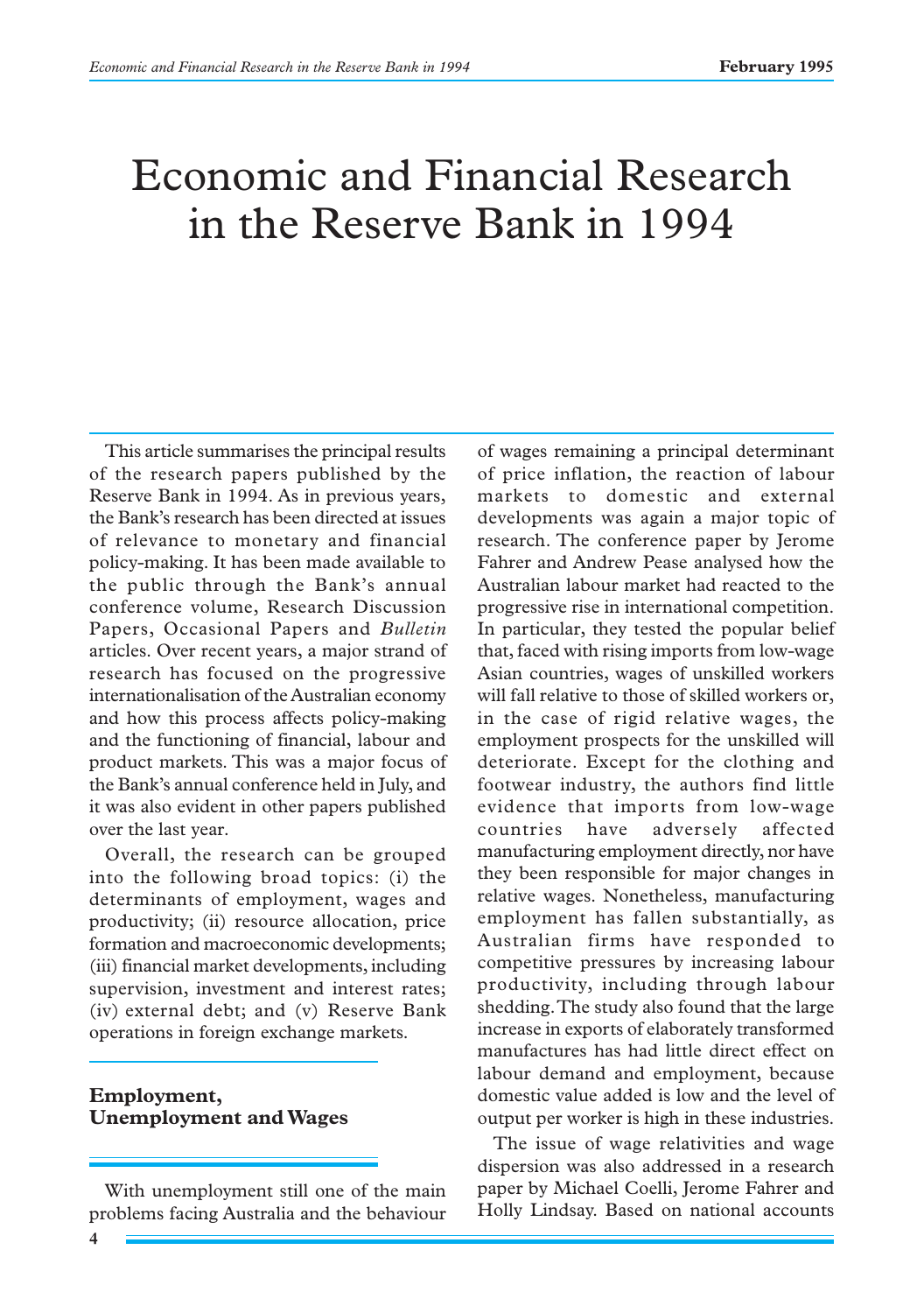and employment data for 14 industrial countries, the authors examined whether wage-setting institutions and the associated degree of centralisation affected the flexibility of wages and labour markets. Drawing on inter-country comparisons for the 1975-90 period, the authors do not find a strong systematic relationship between wage dispersion and the degree of centralisation. Moreover, relative to other industrial countries, the distribution of Australian wages across industrial sectors appears largely to reflect the distribution of labour productivity and variations in labour demand.

The trend rise in unemployment observed in many countries over the past 15 years is sometimes attributed to capacity constraints as a result of low investment spending. Against the background of the historically low level of business fixed investment in Australia in the early 1990s, the paper by Jerome Fahrer and John Simon analyses whether low labour demand (and hence high unemployment) is associated with low investment and capacity constraints. Developing capacity and potential output measures for ten sectors, the authors conclude that in most sectors – including manufacturing, mining, transport and several services sectors – there is sufficient capital to support increases in employment. In wholesale and retail trade, the study suggests there is surplus labour, limiting the potential for increases in employment, while in other sectors there is little surplus capacity. The latter sectors, however, are mainly labourintensive services sectors, where capacity is not the primary constraint, and a modest rise in capital spending would be sufficient to renew employment growth and recover the ground lost during the investment slump of recent years.

# **Resource Allocation, Price Formation and Macroeconomic Developments**

The research paper by Jacqueline Dwyer and Christine Groeger addresses the question of how the increasingly outward orientation of the Australian economy has affected resource allocation. In examining employment and investment in the traded and non-traded goods sectors, earlier studies have found ambiguous results. Using a new classification of industries, however, the authors are able to allocate private investment and employment between export-oriented, import-competing and non-traded goods industries. On this basis, it is found that the export-oriented industries have increased their share of investment, whereas their share of employment has remained unchanged. By contrast, the investment shares of import-competing and non-traded goods industries have both fallen and there has been a shift of employment away from import-competing industries. This is particularly evident since the mid 1980s, when the pace of international integration started to accelerate.

In their paper at the Bank's conference, Henry Ergas (Trades Practices Commission and the John F. Kennedy School of Government) and Mark Wright analyse the effect of international integration on the behaviour of firms and productivity growth. Recognising that so far there is no strong evidence that integration has led to a significant improvement of productivity, the authors focus their analysis on identifying *potential*sources of future productivity growth. They address three questions: (i) how far has the process of integration gone? (ii) how has integration affected resource allocation between industries? and (iii) to what extent has integration affected productive efficiency within industries? On the first question, the authors conclude that the relatively low foreign trade intensity of Australia can be explained mainly by the geographical distance from major markets. On the second question, it is concluded that internationalisation has led to a higher degree of specialisation within manufacturing, while on the third question it appears that more outwardly oriented firms perform better than firms with a domestic orientation. In particular, international exposure encourages firms to measure themselves against world-best-practice. It also forces managers to tackle inherited rigidities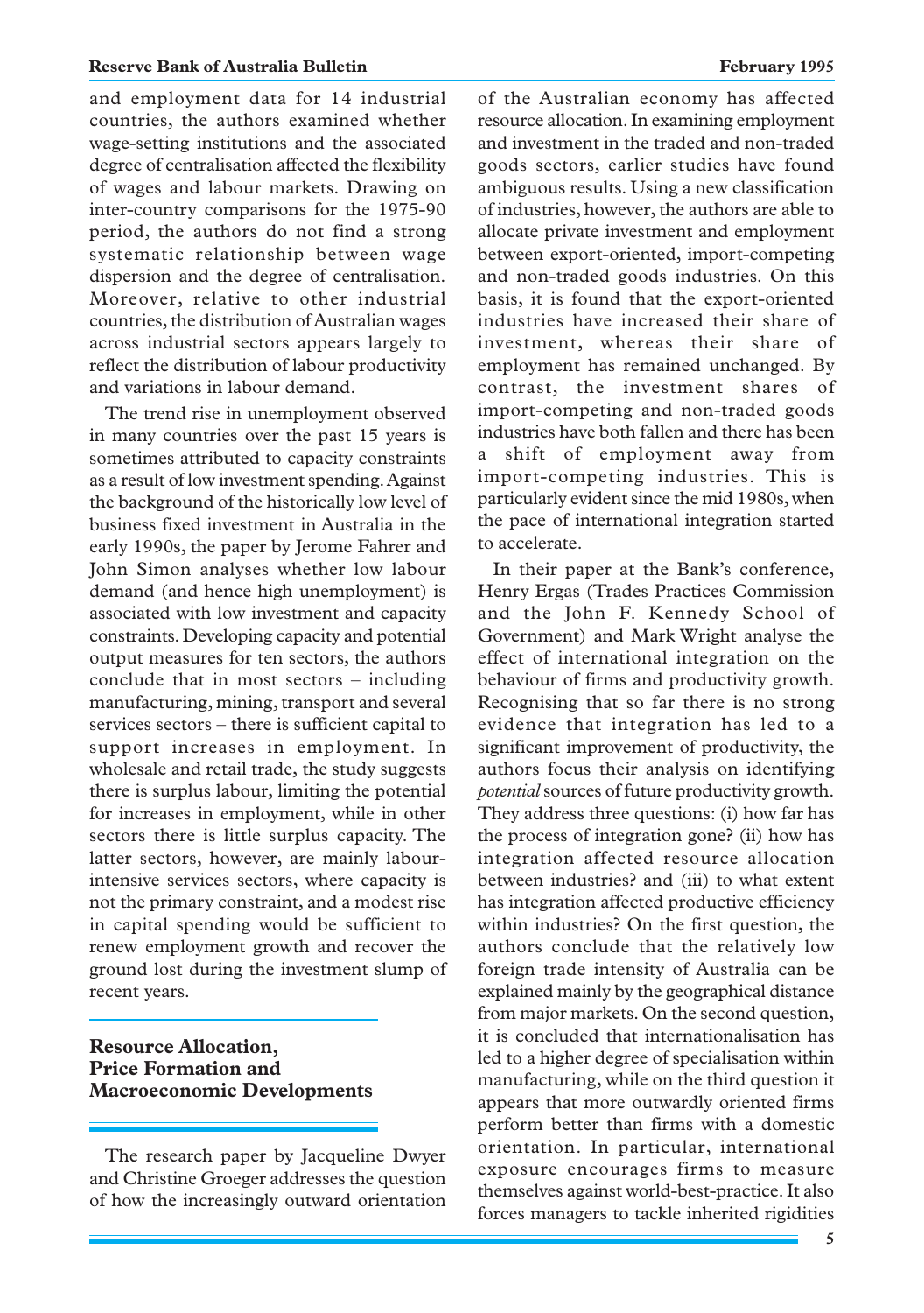and to invest in intangible assets, such as skills, research and development.

The research paper by Richard De Abreu Lourenco and Philip Lowe analyses how firms adjust output and prices in response to demand shocks, with particular attention to the role of capacity utilisation. The survey data used for the analysis allow a distinction to be made between expected and unexpected shocks to demand and costs. The paper uses this distinction in examining responses to the different shocks. The evidence confirms that when capacity utilisation is high, changes in demand have a smaller effect on output and a larger effect on prices and that margins move pro-cyclically. The largest increases in margins appear to occur in the early phase of a recovery, and the largest declines in recessionary periods. Late in the cycle, when the rate of capacity utilisation is high, the indirect effects of demand on firms' input costs are far more important in generating higher prices than the direct demand effects through adjustments of margins.

The conference paper by David Gruen and Geoffrey Shuetrim looks at the macroeconomic effects of three major changes in the economic environment: the floating of the exchange rate in December 1983; the fall in protection over the last 25 years; and the deregulation of financial markets. Before the float, a terms-of-trade improvement was associated with a subsequent rise in the rate of inflation. The adoption of a flexible exchange rate has reversed this relation: the terms-of-trade improvement leads to a real appreciation of the exchange rate, which reduces the price of imported goods. The lower import prices offset the inflationary effect of the higher income accruing to the country from the improved terms of trade. A second part of the paper analyses the channels by which developments abroad affect the Australian business cycle. While there is clear evidence of strong external influences, the precise channels are more difficult to identify. Foreign influences are not simply transmitted to the Australian economy solely by way of changes in the terms of trade and the exchange rate. General indicators of the international business cycle seem to be more important than indicators specifically relating to Australia – such as growth in our trading partners. There are, for example, observed correlations between equity and property markets in a number of countries. This leads the authors to suggest that information flows between Australian and foreign asset markets may now be an important channel by which foreign shocks are transmitted to the Australian economy.

The research paper by Jacqueline Dwyer and Ricky Lam addresses another important aspect of the international transmission process – the pass-through of changes in import prices to domestic prices. In analysing this question, the authors identify two distinct stages of the pass-through. At the first stage, changes in the exchange rate and in the world price of imported goods are passed on to changes in import prices 'over the docks'; this part of the pass-through is complete and rapid. At the second stage, changes in import prices over the docks are passed on to the retail level. This process is rather slow. Furthermore, the proportional change in the price of imports over the docks does not lead to the same proportional change in the retail import price, but rather one that is equal to the share of the imported item in total unit costs. The import component is estimated to represent around two-thirds of the final cost of imported goods on the retailers' shelves: the balance comprises domestic costs, such as transport and distribution, which are not affected directly by exchange rate changes.

## **Financial Market Developments**

The research paper by Karen Mills, Steven Morling and Warren Tease looks at the extent to which cash flows and the structure of firms' balance sheets influence investment. Using panel-data, the authors find strong support for the influence of financial factors on investment decisions. This is especially true for smaller firms, highly leveraged firms and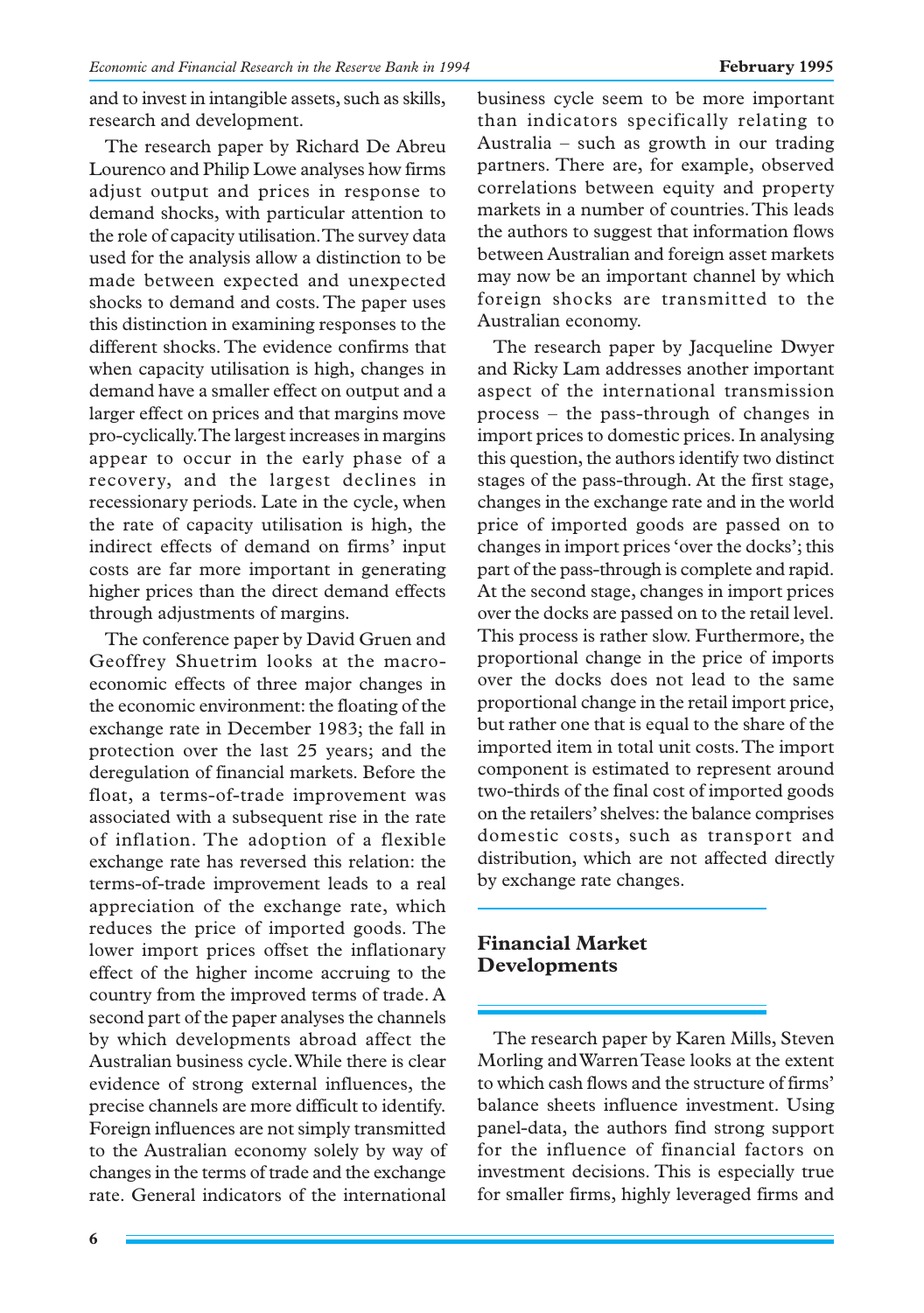firms with high profit-retention ratios. Because of this link, monetary policy changes can affect investment via a cash-flow effect.

In another paper, Frederic Mishkin (visiting the Bank from Columbia University) and John Simon examine whether nominal interest rates in Australia fully reflect the expected rate of inflation (the 'Fisher effect'). They find clear evidence of a long-run Fisher effect, both before and after the deregulation of financial markets in 1983. At the same time, the econometric analysis does not support the existence of a short-run Fisher effect. This suggests that, while short-run changes in interest rates reflect changes in monetary policy, longer-run levels indicate inflationary expectations. In deriving these results, the authors recognise a risk of bias in their estimation technique. To overcome this problem, they rely on small-sample distributions of t-statistics based on Monte Carlo simulations.

Two papers examined prudential supervisory issues. The paper by Marianne Gizycki and Brian Gray discusses the calculation of capital charges to cover default risks in a system that allows 'netting', whereby amounts owing between two parties are combined into a single net figure. Taking as background a proposal by the Basle Committee on Supervision, which would extend current netting arrangements, the authors first discuss the effect of moving from an environment without netting to one where more extended netting practices are used. They then investigate different methods of determining the capital charge on netted derivative portfolios and test the ability of these methods to track various risks for Australian banks. A key conclusion of the paper is that, while there are theoretical grounds for believing that more sophisticated methods would track exposures more closely than those currently used, in practice no single formulation clearly outranks the others.

The research paper by Stephanie Weston and Brian Gray discusses another proposal by the Basle Committee, which aims at extending capital-adequacy ratios to include market risks, in addition to the credit risks already covered. Separate methods are proposed to cover the risks related to debt securities, traded equities and foreign exchange. The paper assesses the efficacy of the methods on actual portfolio data for Australian banks, as well as on hypothetical portfolios. On the basis of this analysis, the authors conclude that the proposed methods generate rather conservative capital charges, when measured against historical changes in portfolio values.

In August 1994, the Bank submitted a paper on international comparisons of bank margins to the Parliamentary Committee on Banking, Finance and Public Administration. It examines data on the interest margins, fee income and profitability of comparable groups of banks in English-speaking countries. The study shows that the profitability of Australian banks was broadly comparable with those of full-service banks in other countries. The proportion of income earned from interest margins tended to be relatively high, while that from non-interest income (such as fees) tended to be low.

# **External Debt**

There is considerable interest in external debt comparisons among countries, but a shortage of data. While comparable external debt figures are collected and published for most *developing* countries, consistent measures are not generally available for developed countries. Mark Rider's paper on external debt and liabilities attempts to overcome this deficiency, using a wide range of international and national sources. The paper presents consistent time series on aggregate external debt and liability figures for 22 industrial countries, complemented by disaggregated series on foreign debt classified by instrument, function and sector. Australia is shown to be one of nine industrial countries with net external debt in the range of 30 to 60 per cent of GDP.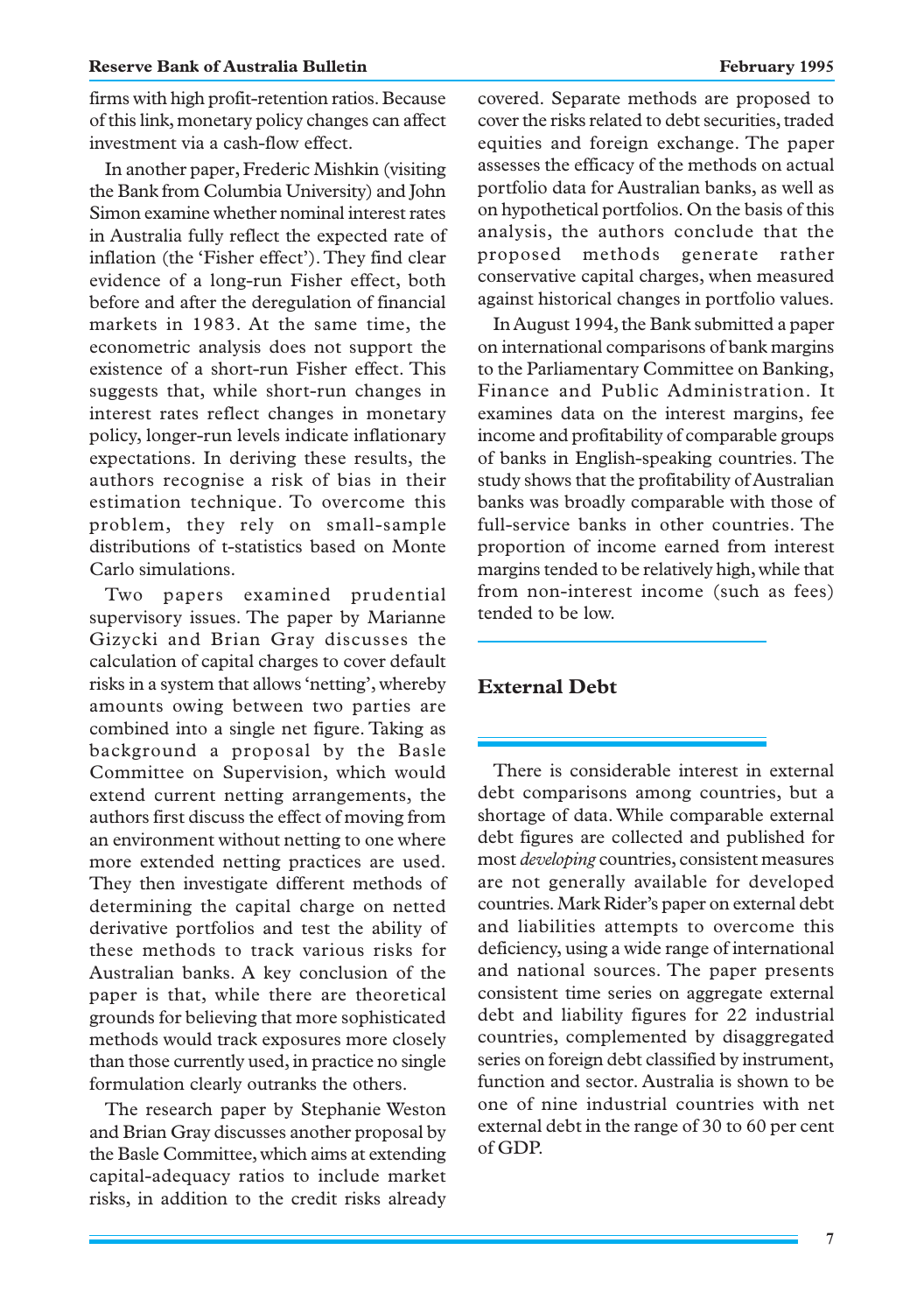## **Reserve Bank Foreign Exchange Operations**

Robert Andrew and John Broadbent examine whether the Bank's interventions in the foreign exchange market since the float in December 1983 have helped to reduce variability in the exchange rate. Most analyses of this issue use the 'profits test', based on the assumption that a central bank which exerts a stabilising influence on the exchange rate would tend to buy foreign exchange when its price is low and sell it when its price is high and thus show a net profit for its foreign exchange market operations. The paper applies this test to Australia and finds that since the float, the Bank's foreign exchange operations have generated profits of around \$A3.4 billion. The authors also apply a range of other statistical tests which seem to support the conclusion that the Bank's exchange market operations have tended to exert a stabilising influence on the exchange rate.

## **APPENDIX: RESEARCH MATERIAL RELEASED IN 1994**

#### **Conference Volume**

*International Integration of the Australian Economy,* edited by Philip Lowe and Jacqueline Dwyer, contains the papers prepared by Bank and non-Bank staff for a conference held in July 1994. The volume also includes an introduction by the editors and summaries of the discussion. The papers by Bank staff were:

Ergas, H. and M. Wright, 'Internationalisation, Firm Conduct and Productivity'.

Fahrer, J. and A. Pease, 'International Trade and the Australian Labour Market'. Gruen, D. and G. Shuetrim, 'Inter-

nationalisation and the Macroeconomy'.

Four additional papers were also commissioned. Two of these were written by overseas authors (Susan Collins of the Brookings Institution and Georgetown University and Robert Lawrence of Harvard University). The other two were written by Steve Dowrick of the Australian National University and John Howe of the Bureau of Industry Economics.

#### **Research Discussion Papers**

- 9401 Dwyer, J. and C. Groeger, 'Resource Flows to the Traded Goods Sector'.
- 9402 Mills, K., S. Morling and W. Tease, 'The Influence of Financial Factors on Corporate Investment'.
- 9403 Fahrer, J. and J. Simon, 'Capital Constraints and Employment'.
- 9404 Coelli, M., J. Fahrer and H. Lindsay, 'Wage Dispersion and Labour Market Institutions: A Cross-Country Study'.
- 9405 Rider, M., 'External Debt and Liabilities of Industrial Countries'.
- 9406 Andrew, R. and J. Broadbent, 'Reserve Bank Operations in the Foreign Exchange Market: Effectiveness and Profitability'.
- 9407 Dwyer, J. and R. Lam, 'Explaining Import Price Inflation: A Recent History of Second-Stage Pass-Through'.
- 9408 Weston, S. and B. Gray, 'The Supervisory Treatment of Banks' Market Risk'.
- 9409 Gizycki, M. and B. Gray, 'Default Risk and Derivatives: An Empirical Analysis of Bilateral Netting'.
- 9410 Mishkin, F.S. and J. Simon, 'An Empirical Examination of the Fisher Effect in Australia'.
- 9411 De Abreu Lourenco, R. and P. Lowe, 'Demand Shocks, Inflation and the Business Cycle'.

#### **Occasional Paper**

Reserve Bank of Australia, 'Exchange Rates and Reserve Bank Foreign Exchange Operations, Daily', Occasional Paper No. 13.